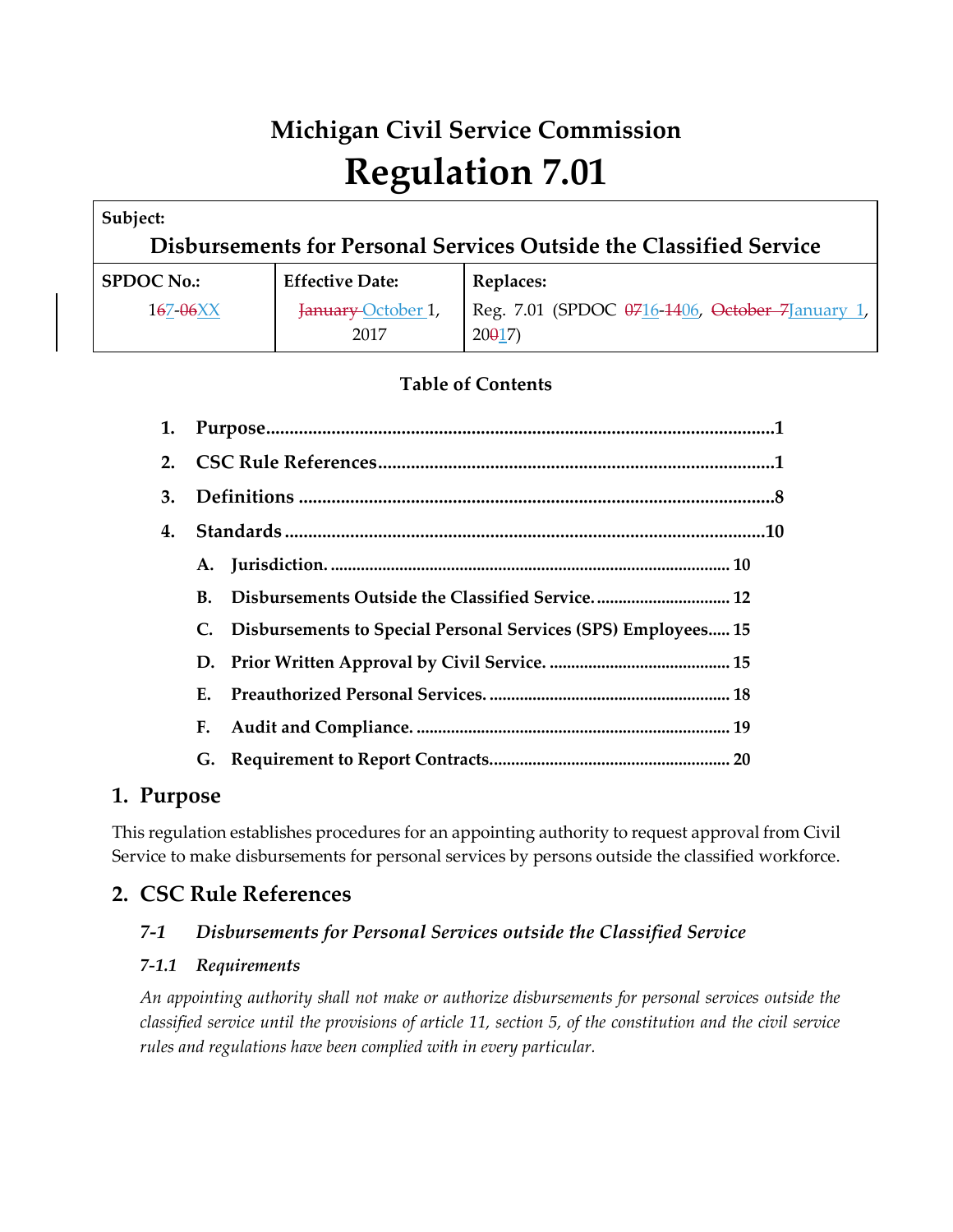#### *7-1.2 Disapproval by State Personnel Director*

*If an appointing authority makes or authorizes disbursements for personal services outside the classified service in violation of article 11, section 5, of the constitution or an applicable civil service rule or regulation, the state personnel director may disapprove any further disbursements by written order. If an appointing authority fails or refuses to comply with an order of the director, the director is authorized to take all appropriate action, including filing a civil action, to compel compliance with the disapproval order.*

# *7-2 Jurisdiction*

# *7-2.1 Civil Service Review or Approval not Required*

*An appointing authority is not required to seek or obtain civil service approval for any of the following disbursements outside the classified service:*

- *(a) Not personal services. Disbursements that are not for personal services.*
- *(b) Exempt and excepted employees. Disbursements to persons occupying positions excepted from the classified service by article 11, section 5, of the constitution, or exempted by the state personnel director under rule 1-9.2 [Exempt Positions].*
- *(c) Mixed disbursements. Disbursements for personal services that are included with other disbursements if (1) the predominant purpose of the mixed disbursements is not for personal services and (2) the personal services are logically or practically related to the predominant purpose of the mixed disbursements.*
- *(d) Grants. Disbursements of grants.*
- *(e) Federal law. Disbursements under federal law if the use of the classified service is not an option.*
- *(f) Intergovernmental disbursements. Disbursements to any of the following governments or their political subdivisions:*
	- *(1) One or more of the states of the United States.*
	- *(2) The United States.*
	- *(3) Canada.*
- *(g) Intragovernmental disbursements. Disbursements to any of the following public bodies:*
	- *(1) An agency of the executive, judicial, or legislative branch of the state of Michigan.*
	- *(2) A political subdivision of the state of Michigan, including, but not limited to, a county, township, city, village, or district.*
	- *(3) Any governmental body created by agreement of any two or more counties, townships, cities, villages, or districts, as authorized by law.*
	- *(4) A nonprofit community board, agency, or corporation created under local, state, or federal law to exercise a governmental function.*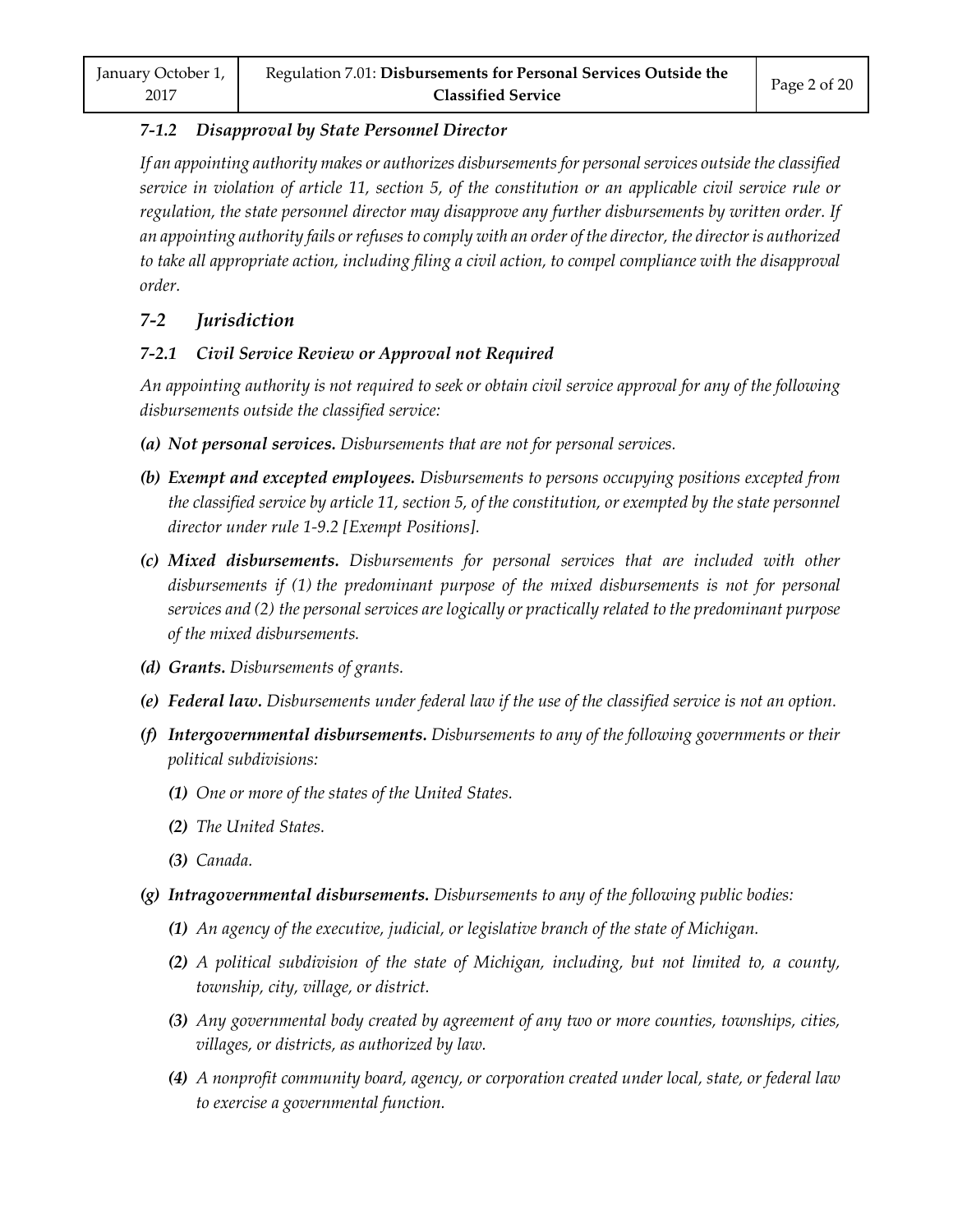*(5) A public university, public college, public community college, or other public school.*

*(h) Court ordered disbursements. Disbursements made pursuant to a court order requiring disbursements for personal services, if the court retains jurisdiction of the matter or the matter is subject to further court review.*

#### *7-2.2 Complaints*

*A complaint that an appointing authority has made or authorized disbursements for personal services in violation of article 11, section 5, of the constitution or a civil service rule or regulation must be filed with the state personnel director under the procedures authorized in rule 7-9 [Complaints and Investigations].*

## *7-3 Standards for Disbursements for Personal Services*

*Except as provided in rule 7-2 [Jurisdiction], an appointing authority may make or authorize disbursements for personal services outside the classified service only if the personal services meet one or more of the following standards:*

- *(a) Standard A. The personal services are temporary, intermittent, or irregular.*
- *(b) Standard B. The personal services are (1) so specialized, technical, peculiar, or unique that they are not recognized as normal to the classified service or (2) the appointing authority is unable to recruit enough qualified candidates willing to accept a classified position.*
- *(c) Standard C. The personal services involve (1) the use of equipment, materials, or facilities not reasonably available to the agency at the time and place required and (2) the estimated cost to the agency in procuring such equipment or materials and establishing the needed positions would be disproportionate to the contract cost.*
- *(d) Standard D. The personal services would be obtained at substantial savings over the proposed period of disbursements when compared with having the same personal services performed by the classified work force. The personal services do not meet this standard if, despite the savings over the proposed period of disbursements, substantial savings would not likely be realized over the long term. Savings are "substantial" if the average annual savings over the proposed period of disbursements are equal to or greater than the minimum required savings computed using the table below:*

| Col.1<br><b>Projected Average</b><br><b>Annual Disbursements:</b> |          | Col. 2<br><b>Minimum Required</b><br><b>Average Annual Savings</b> |
|-------------------------------------------------------------------|----------|--------------------------------------------------------------------|
| From:                                                             | To:      | Must Equal:                                                        |
| \$1                                                               | \$25,000 | 25% of average annual cost                                         |
| 25,001                                                            | 50,000   | 20% (minimum \$6,250)                                              |
| 50,001                                                            | 100,000  | 15% (minimum \$10,000)                                             |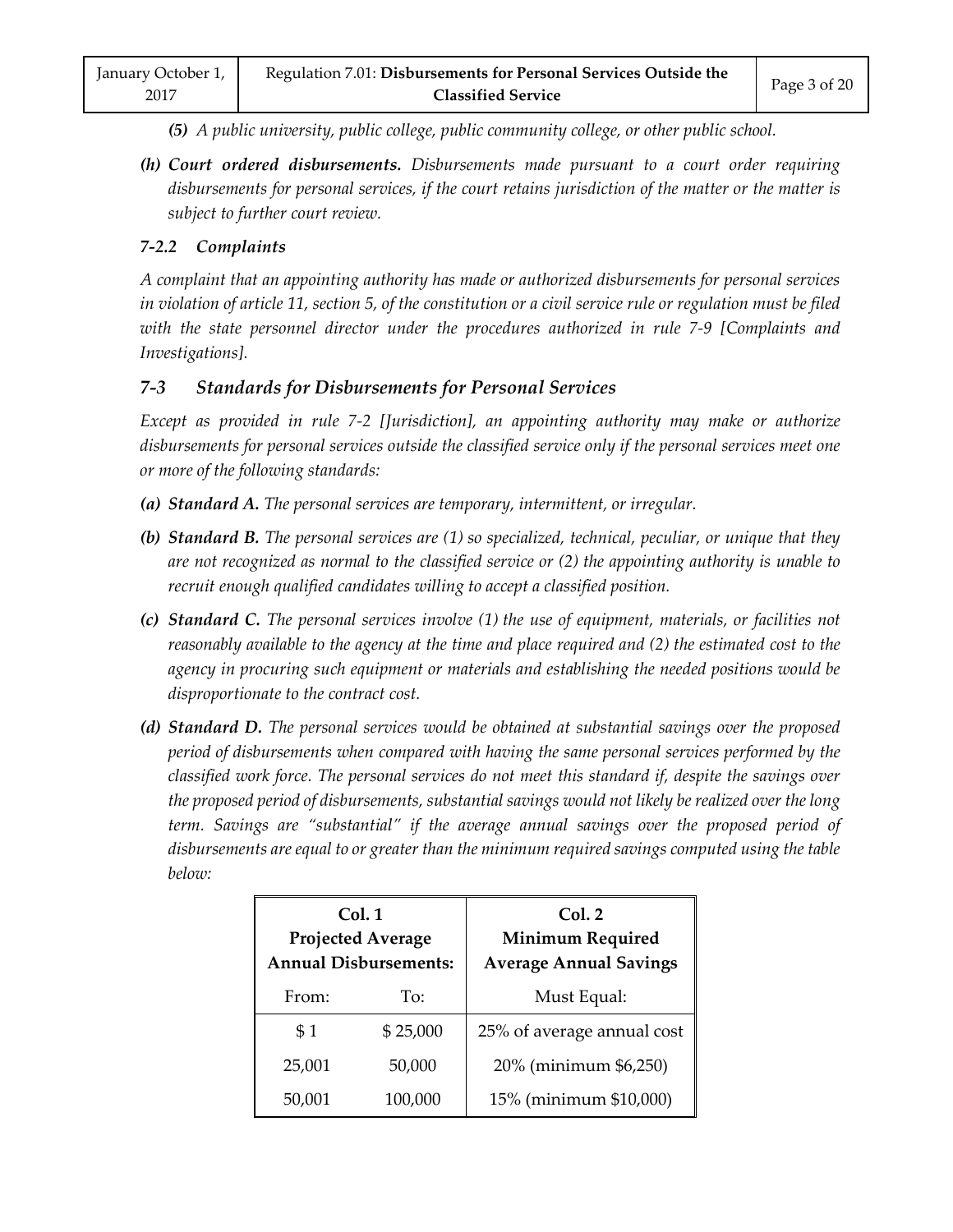| January October 1,<br>2017 | Regulation 7.01: Disbursements for Personal Services Outside the<br><b>Classified Service</b> |           |                           | Page 4 of 20 |
|----------------------------|-----------------------------------------------------------------------------------------------|-----------|---------------------------|--------------|
|                            | 100,001                                                                                       | 200,000   | 12.5% (minimum \$15,000)  |              |
|                            | 200,001                                                                                       | 500,000   | 10% (minimum \$25,000)    |              |
|                            | 500,001                                                                                       | 1,000,000 | Minimum \$50,000          |              |
|                            | 1,000,001                                                                                     | and above | 5% of average annual cost |              |

# *7-4 Disbursements to Special Personal Services Employees*

*An appointing authority may make disbursements for personal services to a special personal services employee under the following conditions:*

- *(a) Standards. The personal services meet Standard A or Standard B in rule 7-3.*
- *(b) Procedures. The disbursements for personal services have been approved under the request procedures in rule 7-6 or preauthorized under rule 7-7.*

# *7-5 Disbursements to Independent Contractors*

*An appointing authority may make disbursements for personal services to an independent contractor under the following conditions:*

- *(a) Standards. The personal services meet one or more of the standards in rule 7-3.*
- *(b) Procedures. The disbursements for personal services have been approved under the request procedures in rule 7-6 or preauthorized under rule 7-7.*

# *7-6 Prior Written Approval by Civil Service Staff*

# *7-6.1 Procedure*

*An appointing authority may submit to civil service staff a request for approval to make disbursements for personal services outside the classified service. Civil service staff shall (1) receive and evaluate the request, (2) receive and evaluate information submitted by other interested parties, and (3) issue a written technical decision. The staff shall approve the request, with or without conditions, or shall deny the request.*

# *7-6.2 Approval*

*Civil service staff approval of a request to make disbursements for personal services outside the classified service must include the following:*

- *(a) The maximum aggregate dollar amount the appointing authority is authorized to disburse for the requested personal services during the approved period.*
- *(b) The specific personal services that the appointing authority is authorized to purchase outside the classified service with approved disbursements.*
- *(c) The period during which the appointing authority is authorized to make approved disbursements.*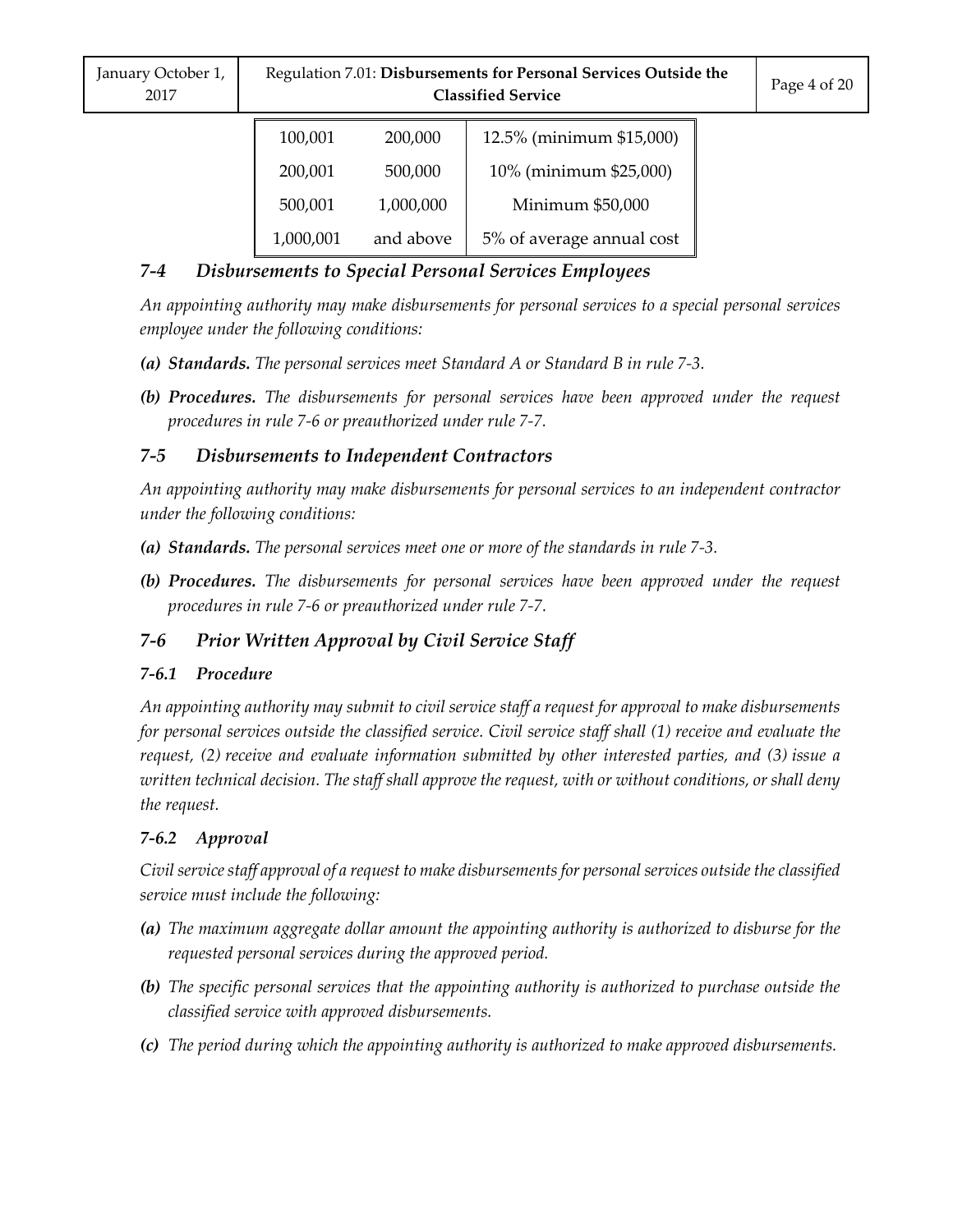*(d) Any other requirement, condition, or restriction on the disbursements necessary to ensure that the appointing authority complies with article 11, section 5, of the constitution and the civil service rules and regulations.*

## *7-6.3 Effective Date of Staff Decision*

*(a) One interested party. If the appointing authority is the only interested party participating in the civil service staff review, the technical decision is effective upon its issuance, unless a later date is specified in the technical decision.*

## *(b) Two or more interested parties.*

- *(1) Effective date. If more than one interested party participates in the staff review, the technical decision is effective 14 calendar days after the date the technical decision is issued, unless a different date is specified in the technical decision or the state personnel director issues a stay.*
- *(2) Request for stay. An interested party intending to appeal the technical decision may file a request that the state personnel director stay the effective date of the decision pending appeal. The request for a stay must be received by the director within 10 calendar days after the date the technical decision is issued. The director may stay the effective date of the technical decision pending a technical appeal if the director determines that (1) it is unlikely that the request meets any of the standards for approval and (2) a stay is in the best interest of the classified service.*

# *7-6.4 Complaint Regarding Technical Decision*

*An interested party who participated at the civil service staff review may file a technical disbursement complaint as provided in rule 8-3 [Technical Complaints]. The technical complaint must be received by the civil service technical review staff and all other interested parties within 14 calendar days after the date the technical disbursement decision is issued.*

# *7-6.5 Compliance*

*An appointing authority shall comply with all requirements, conditions, and restrictions established in the civil service approval of a request to make or authorize disbursements for personal services outside the classified service. By way of example only, an appointing authority is prohibited from doing any of the following:*

- *(a) Disbursing funds in excess of the approved maximum aggregate dollar amount.*
- *(b) Disbursing funds for personal services other than approved personal services.*
- *(c) Disbursing funds for personal services performed outside the period approved for the disbursements.*
- *(d) Failing to comply with any requirement, condition, or restriction established in the civil service approval.*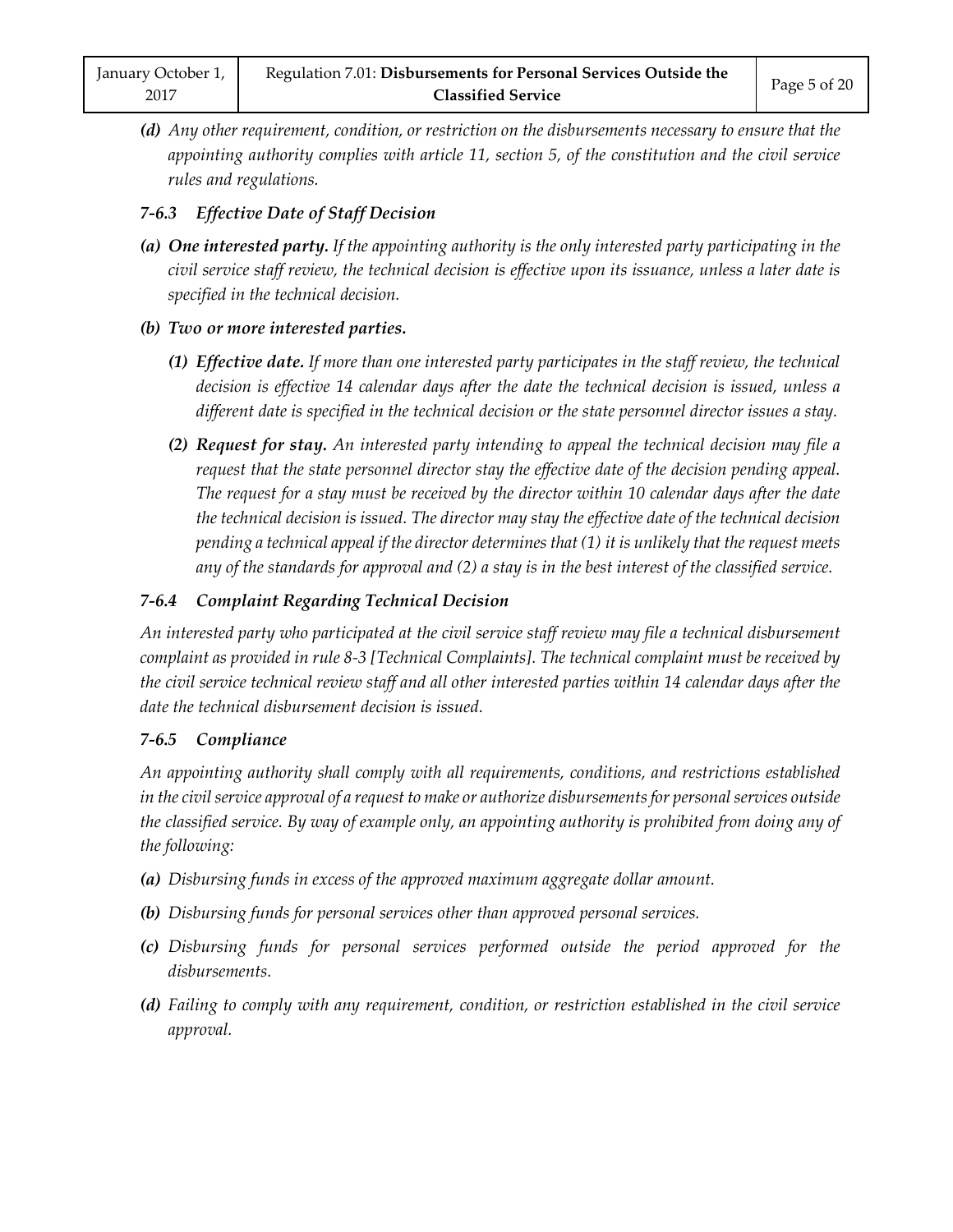# *7-7 Preauthorized Approval*

# *7-7.1 Publication of List*

*Civil service staff shall establish and publish a list of personal services deemed to meet one or more of the standards of rule 7-3 without further review.*

# *7-7.2 Use of Preauthorized Approval*

*An appointing authority may make or authorize disbursements for any preauthorized personal services without submitting a request or obtaining prior written approval of civil service staff under rule 7-6. When making or authorizing disbursements for preauthorized personal services, the appointing authority shall comply with all requirements, conditions, and restrictions established by civil service staff for the use of the list of preauthorized personal services.*

# *7-7.3 Reporting*

*As a condition of using the preauthorized list, the appointing authority shall report all disbursements for preauthorized personal services as required by statute and the civil service regulations.*

# *7-7.4 Additions to Preauthorized List*

*An appointing authority seeking to add personal services to the list of preauthorized personal services may file a request with civil service staff under the procedures authorized in rule 7-6. Civil service staff approval of a request to add personal services to the list of preauthorized personal services must include the following:*

- *(a) A description of the particular type of personal services being added to the list of preauthorized personal services.*
- *(b) The standard in rule 7-3 that the added personal services is deemed to satisfy.*
- *(c) Any other requirement, condition, or restriction on the use of the preauthorization necessary to ensure that the appointing authority complies with article 11, section 5, of the constitution and the civil service rules and regulations.*

# *7-7.5 Complaints or Appeals*

*Any complaint regarding the use of the preauthorized approval process or any disbursements for personal services made or authorized under the preauthorized approval process must be brought under the procedures authorized in rule 7-9. Any complaint regarding a technical decision to add personal services to the preauthorized list must be brought by an interested party under the technical appeal procedures in rule 8-3 [Technical Complaints].*

# *7-8 Emergency Disbursements*

*An appointing authority may authorize or make disbursements for personal services outside the classified service without prior civil service approval when an emergency occurs. The emergency personal services must not continue beyond 28 calendar days without approval of civil service staff.*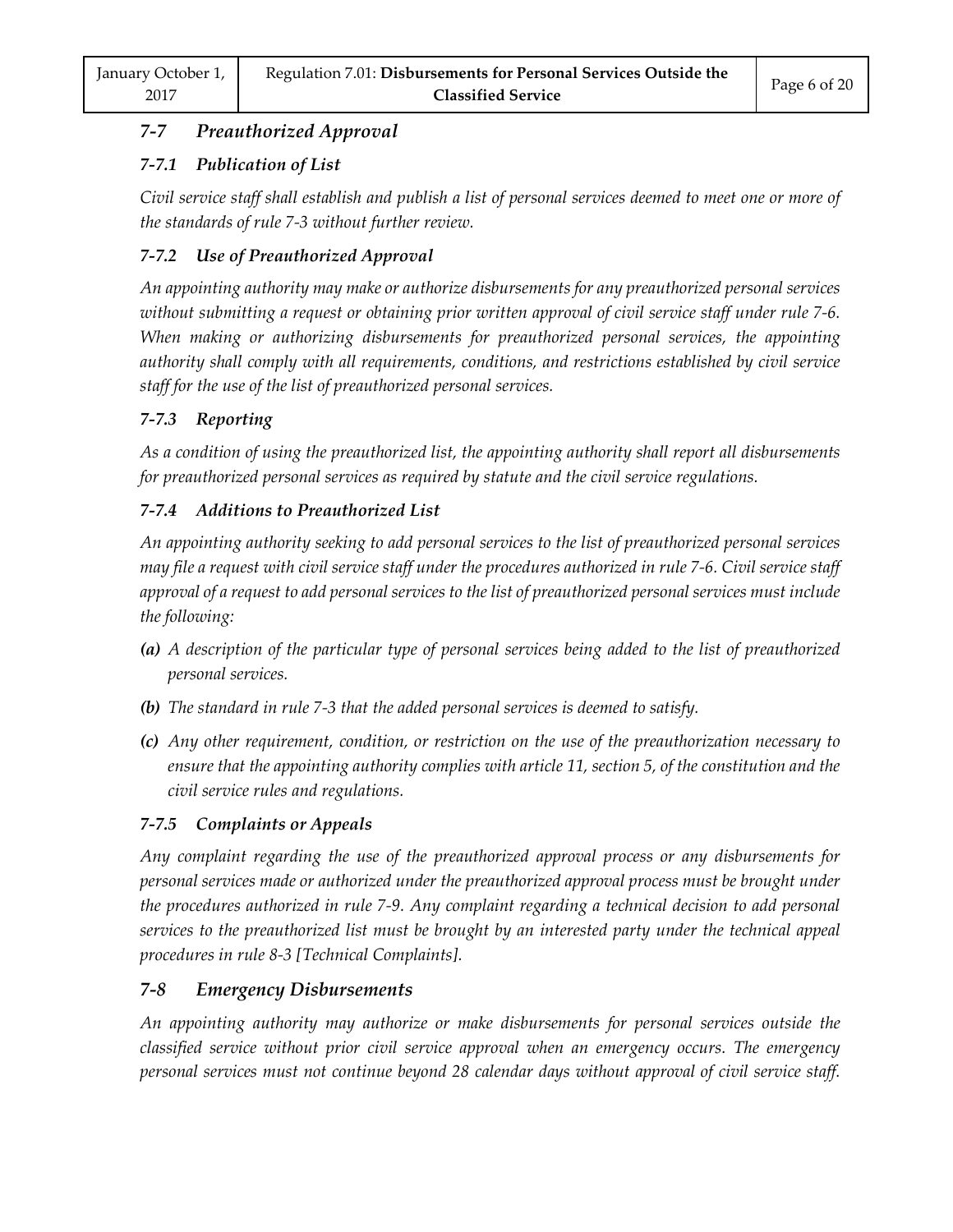*Civil service staff may approve continuation of emergency services for an additional period not to exceed 28 calendar days.*

#### *7-9 Complaints and Investigations*

#### *7-9.1 Investigation by State Personnel Director*

- *(a) Complaint required. Any person who alleges that an appointing authority has made or authorized disbursements for personal services outside the classified service in violation of article 11, section 5, of the constitution or a civil service rule or regulation must file a complaint with the state personnel director and serve a copy on the appointing authority and the state employer.*
- *(b) Examples of violations. Alleged violations for which a complaint must be filed include, but are not limited to, the following:*
	- *(1) The appointing authority has made or authorized disbursements for personal services outside the classified service in violation of article 11, section 5, of the constitution.*
	- *(2) The appointing authority has made or authorized disbursements for personal services outside the classified service without obtaining approval required by the civil service rules or regulations.*
	- *(3) The appointing authority has made or authorized any of the following disbursements for personal services outside the classified service:*
		- *(A) Disbursements in excess of the maximum aggregate dollar amount approved by civil service.*
		- *(B) Disbursements for personal services other than those approved by civil service.*
		- *(C) Disbursements for personal services performed outside the period approved by civil service.*
		- *(D) Disbursements that do not comply with a requirement, condition, or restriction established in the civil service approval.*
	- *(4) The appointing authority obtained civil service approval by fraud, material misrepresentation, or failure to disclose material facts.*
	- *(5) The appointing authority made or authorized improper preauthorized disbursements for personal services.*
	- *(6) The appointing authority failed to report disbursements for personal services as required by law, including the civil service rules and regulations.*
	- *(7) The appointing authority failed to document adequately its compliance with the civil service rules and regulations.*

#### *7-9.2 Action by State Personnel Director*

*After reviewing the complaint, the state personnel director may act on the complaint or may appoint a person to conduct an inquiry and make a recommendation for action to the director. If the director finds*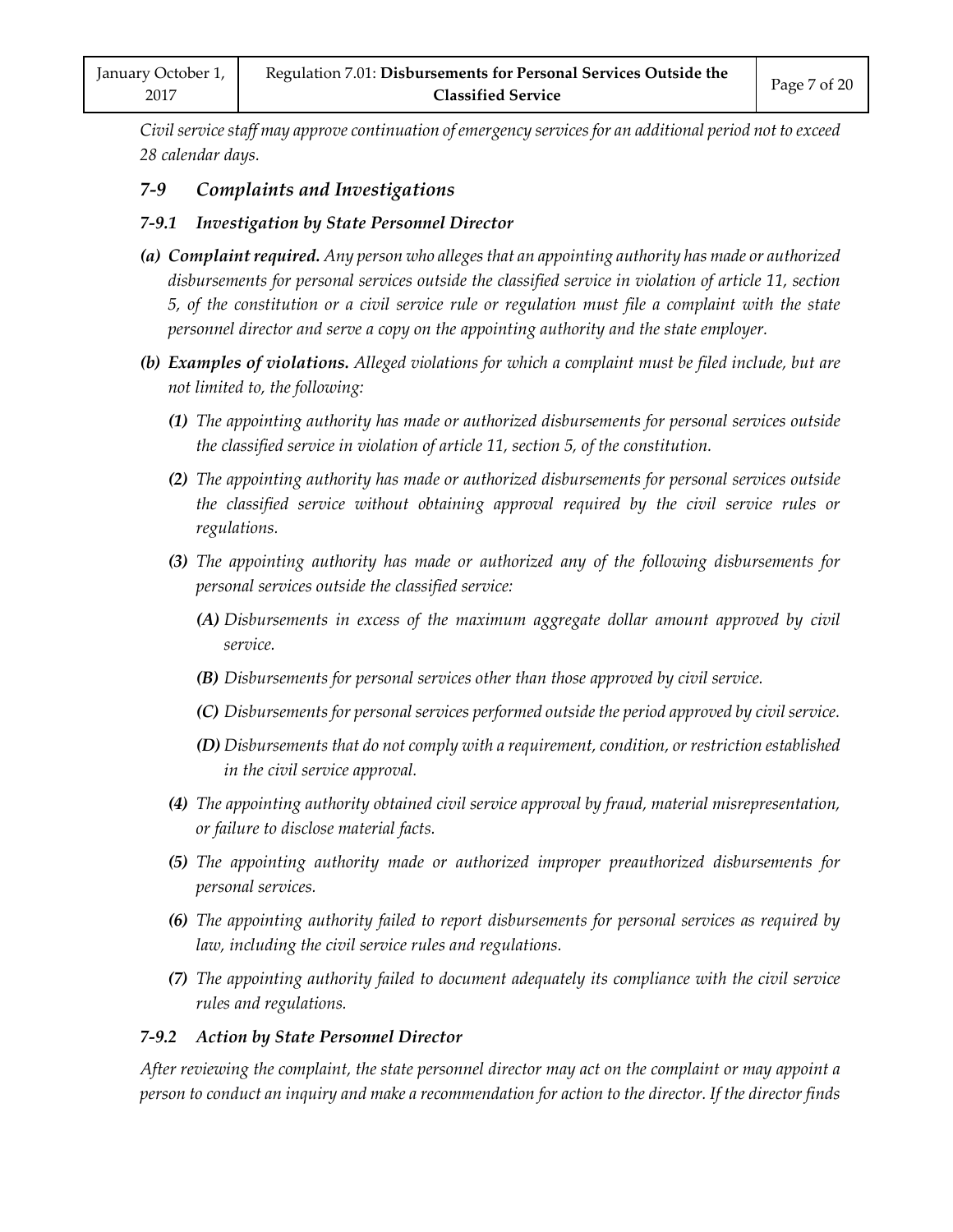*that an appointing authority has made or authorized disbursements for personal services outside the classified service contrary to article 11, section 5, of the constitution or a civil service rule or regulation, the director may disapprove disbursements for personal services or take other appropriate action to ensure compliance with the constitution and the civil service rules and regulations.*

## *7-9.3 Appeal of Director's Determination*

*A determination of the state personnel director under this rule 7-9 is final unless a party to the inquiry files an application for leave to appeal to the civil service commission under rule 8-7 [Appeal to Civil Service Commission] within 28 calendar days after the date the director's determination is issued.*

# *7-10 Audit and Enforcement*

*Civil service staff shall periodically audit appointing authorities to ensure that they are complying with article 11, section 5, of the constitution and the civil service rules and regulations governing disbursements for personal services outside the classified service. If the state personnel director determines that an appointing authority has not substantially complied with article 11, section 5, of the constitution or the rules and regulations, the state personnel director may (1) require the appointing authority to file a written request and obtain prior written approval from civil service staff for all disbursements for personal services outside the classified service and (2) take such other action as will reasonably ensure that the appointing authority complies with article 11, section 5, of the constitution and the rules and regulations in the future.*

# *7-11 Contract Requirements*

*Every contract by a state agency that authorizes disbursements for personal services outside the classified service must contain a provision that the state is obligated to comply with article 11, section 5, of the constitution and applicable civil service rules and regulations. The provision must also give notice that, notwithstanding any other provision of the contract to the contrary, the state personnel director is authorized to disapprove contractual disbursements for personal services if the director determines that the contract or the disbursements violate article 11, section 5, of the constitution or applicable civil service rules and regulations. The failure of an appointing authority to require such a provision in a contract does not limit or restrict the authority of the civil service commission and the director to disapprove disbursements for personal services outside the classified service.*

# *7-12 Limitations*

*Approval by civil service staff under this chapter does not relieve an appointing authority of an obligation under any other law or non-civil service rule or regulation that may apply to a contract. Approval by civil service staff under this chapter does not constitute approval of any contract or agreement by the state of Michigan under which an appointing authority makes or authorizes approved disbursements for personal services outside the classified service.*

# **3. Definitions**

**A. CSC Rule Definitions.**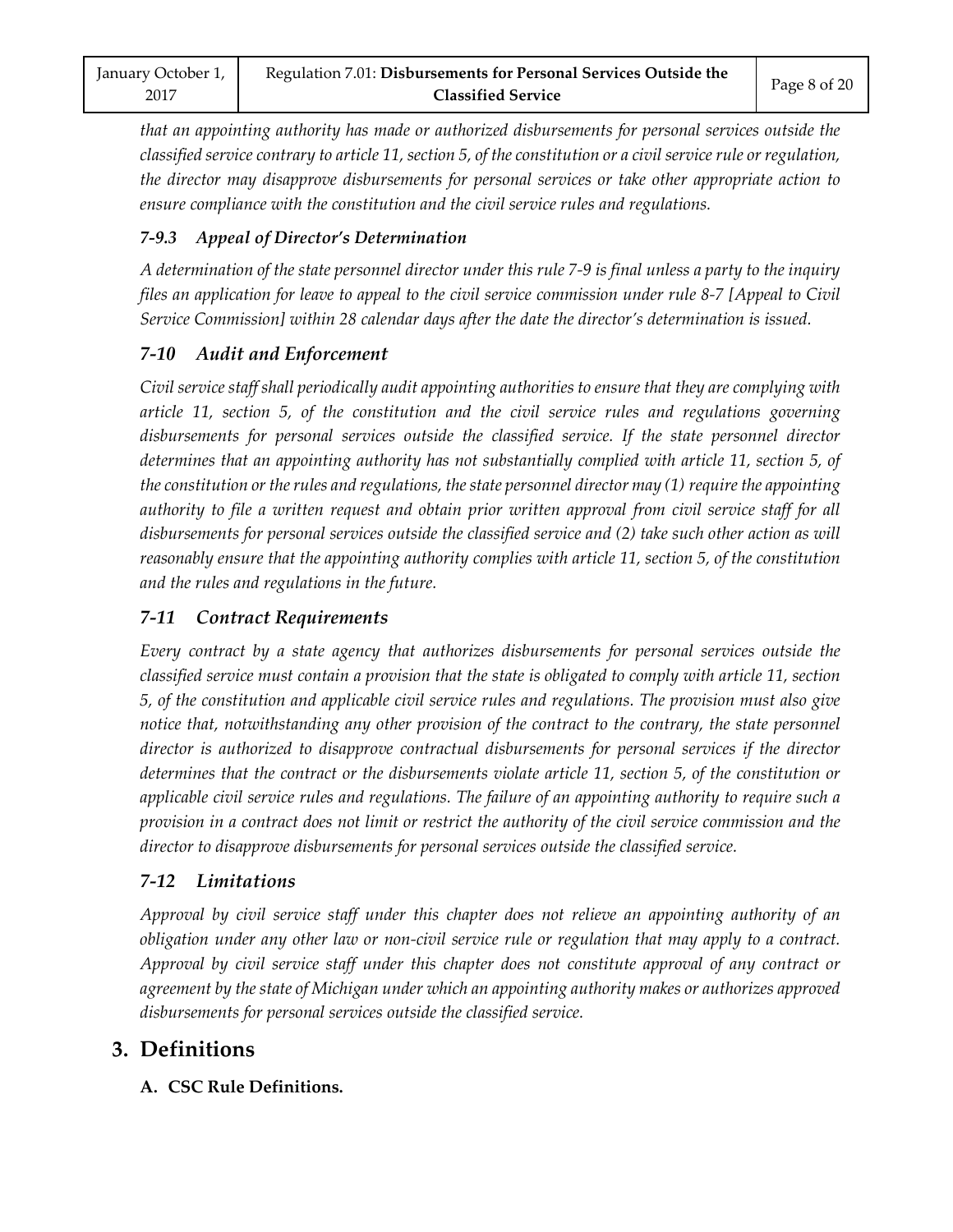- *1. Contractor means an independent contractor or special personal services employee who enters into a contract with a state agency to provide personal services.*
- *2. Disbursements for personal services outside the classified service means disbursements of appropriated funds by a state agency for the personal services of a person who is not a classified employee of the state.*
- *3. Grant means a congressional or legislative appropriation that is passed through a state agency directly to, and for the benefit of, the recipient of the grant.*
- *4. Independent contractor means an individual contractor or an employee of a contractor who provides personal services and who is not an employee of the state of Michigan.*
- *5. Party means any of the following persons or organizations:*

*\* \* \**

- *(d) Party, in a review of a technical disbursement decision, means any of the following:*
	- *(1) The appointing authority that files a request under rule 7-6 [Prior Written Approval by Civil Service Staff] or 7-7 [Preauthorized Approval] regarding disbursements for personal services.*
	- *(2) An exclusive representative of a classified employee with a direct interest in the technical disbursement decision.*
	- *(3) A nonexclusively represented classified employee with a direct interest in the technical disbursement decision.*
	- *(4) A limited recognition organization appearing on behalf of a classified employee with a direct interest in the technical disbursement decision.*
	- *(5) The office of the state employer.*
	- *(6) Any other person or organization with a demonstrable special interest in the technical disbursement decision who (1) petitions to participate in the civil service staff review and (2) is authorized by civil service staff to participate in the review.*
- *\* \* \**
- *(f) Party, in an inquiry about a complaint filed with the state personnel director under rule 7-9[Complaints and Investigations], means any of the following:*
	- *(1) The person filing the complaint.*
	- *(2) The appointing authority that made or authorized the questioned disbursements.*
	- *(3) The office of the state employer.*
	- *(4) Any other person or organization with a demonstrable special interest in the complaint who (1) petitions the state personnel director to participate in the inquiry and (2) is authorized by the director to participate in the inquiry.*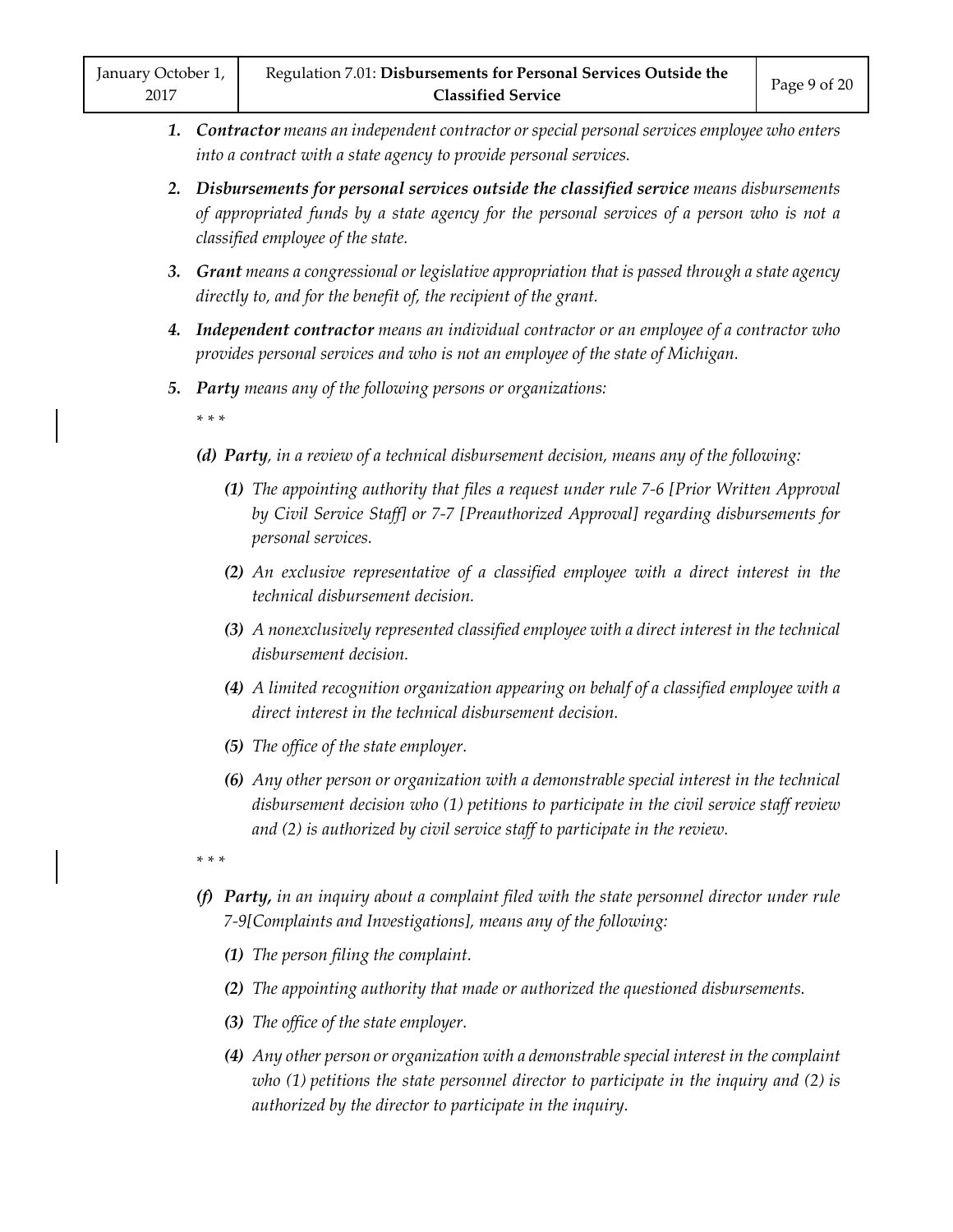- *6. Personal services means work performed for the direct benefit of the state by an individual for compensation.*
- *7. Request means a request submitted by an appointing authority to civil service staff under rule 7- 6 [Prior Written Approval by Civil Service Staff], for approval to make disbursements for personal services to a person who is not a classified state employee, or under rule 7-7 [Preauthorized Approval], to add personal services to the preauthorized list.*
- *8. Technical decision includes each of the following individual decisions:*

*\* \* \** 

*(c) Technical disbursement decision means a civil service staff decision authorized under rule 7-6 [Prior Written Approval by Civil Service Staff] or rule 7-7 [Preauthorized Approval] regarding disbursements for personal services.*

*\* \* \** 

- **B. Definitions in This Regulation.**
	- 1. **Combined Personal Services Request** means a request by an appointing authority that combines two or more distinct personal services in a single request.
	- 2. **Commodity Code** means a five-to eleven digit number that identifies a specific type of service.
	- 3. **Emergency Service** means a situation where personal services are required to immediately remedy and diminish the consequences of an unforeseen need. The emergency must be of such a nature that disbursements are required in less time than can be accomplished through normal review processes.

# **4. Standards**

#### **A. Jurisdiction.**

- 1. **Review and Approval Required.**
	- a. Civil Service review and approval are required for disbursements for personal services outside the classified service that are within the jurisdiction of the Civil Service Commission.
	- b. **Pass-through funds.** Civil Service review and approval are required for the disbursement of funds passed through a state agency when the agency has discretion to determine the service provider.

#### 3. **Review or Approval Not Required.**

a. An appointing authority is not required to seek or obtain prior approval from Civil Service for any disbursements listed in rule 7-2.1.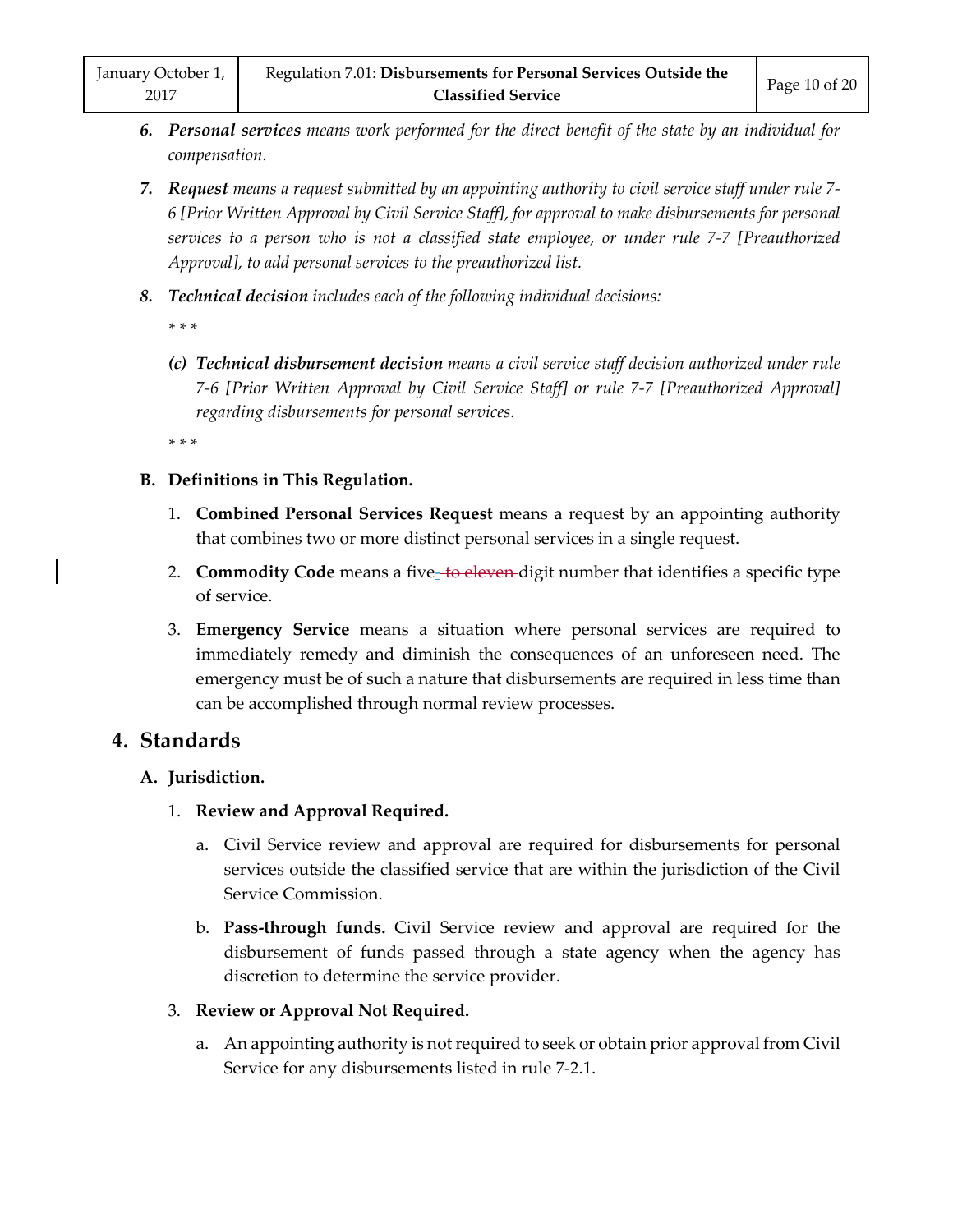- b. Civil Service maintains on its website a list of personal services for which disbursements are deemed outside the jurisdiction of the Commission. An appointing authority is not required to seek or obtain prior approval from Civil Service for disbursements for any service on this list.
	- (1) Civil Service may modify the list at any time.
	- (2) If an appointing authority believes a specific service should be added to the list, the appointing authority may file a written request to add the service.
		- (a) The request should contain a complete description of the personal services at issue and the reason why the services are believed to be outside the jurisdiction of the Commission.
		- (b) If Civil Service determines that the personal services are not within the jurisdiction of the Commission, the service will be added to the list.
	- (3) A determination by Civil Service that a particular service is within the jurisdiction of the Commission cannot be appealed.
- c. Civil Service reserves the right to individually review personal services provided under the list of personal services outside the jurisdiction of the Commission to verify that the services are outside the Commission's jurisdiction. Civil Service may require an appointing authority to justify its use of a commodity code on the listing of services outside the jurisdiction of the Commission in a specific instance. Civil Service may modify, restrict or revoke the future use of the non-jurisdictional listing if Civil Service determines that the appointing authority has improperly used the non-jurisdictional service.
- 2. **Request for Jurisdictional Determination.** An appointing authority may file a written request with Civil Service for a jurisdictional determination of whether a proposed disbursement is within the jurisdiction of the Commission.
	- a. The request must contain a complete description of the proposed personal services and the reasons why the disbursements for such services should be found outside the jurisdiction of the Commission.
	- b. If Civil Service staff determines that the Commission has jurisdiction over the proposed disbursements, the appointing authority must submit a request to disburse funds for personal services (CS-138) and obtain Civil Service approval before disbursing any funds.
	- c. If Civil Service determines that the Commission has no jurisdiction over the proposed disbursement, the appointing authority may disburse the funds without submitting a CS-138 by completing an RQN in SIGMA.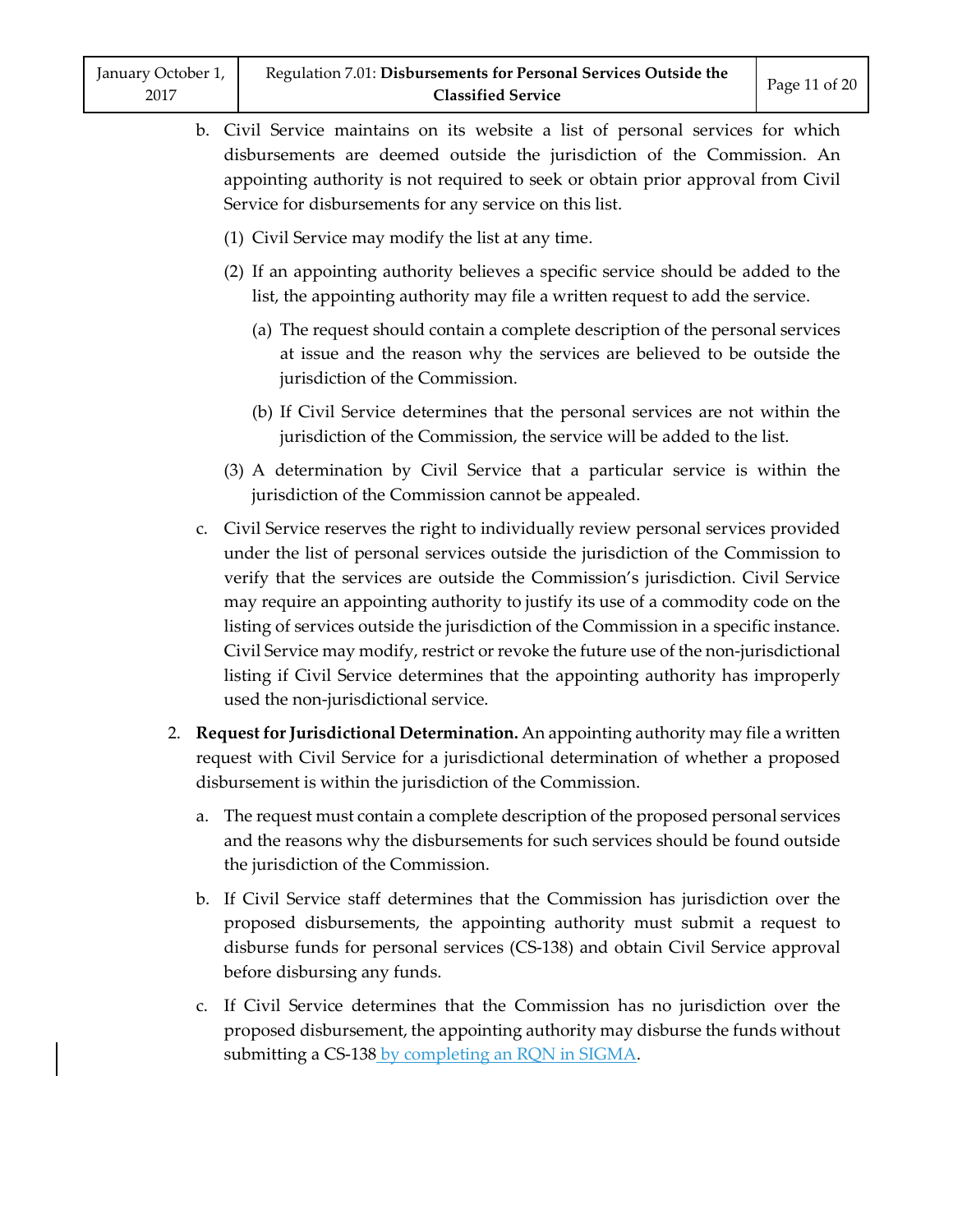- d. A determination by Civil Service that a proposed disbursement is outside the jurisdiction of the Commission does not mean that the commodity code associated with that disbursement will always be deemed outside the Commission's jurisdiction.
- e. A jurisdictional determination by Civil Service may only be appealed in accordance with rule 7-2.2.

#### **B. Disbursements Outside the Classified Service.**

Rule 7-3 provides the standards used to determine if appropriated funds can be disbursed for personal services obtained outside the classified service.

#### 1. **Standard A Guidelines.**

- a. **Examples of Temporary, Intermittent, or Irregular Personal Services:**
	- (1) Services that are needed so sporadically, randomly, or intermittently that the need for such personal services cannot be reliably predicted.
	- (2) Services for which the need is so temporary or limited that it is not practical to use the classified service.
- b. **Sunset within 36 Months.** Temporary full-time personal services may be approved under Standard A if funding or the need for the personal services will not continue beyond 36 months.
	- (1) The appointing authority must provide particularized proof that the specific funding, or the need for the personal services to be provided, is limited to no more than 36 months.
	- (2) The intended personal services must meet a particularized limited duration need.
	- (3) This guideline does not authorize approval of the (a) renewal of a request previously approved under this guideline, (b) request based on general uncertainty about future funding, or (c) request for personal services which are likely to be provided indefinitely even though the funding is limited to less than 36 months.
- c. **Emergency Personal Services.**
	- (1) An appointing authority may make disbusements for emergency services for up to 28 days without Civil Service approval. The appointing authority must complete an RQN in SIGMA before the 28th day.
	- (2) If the emergency services' need continues beyond 28 days, a single extension request using a CS-138 of up to 28 additional days must be submitted to Civil Service. The request must contain a date the personal services began, a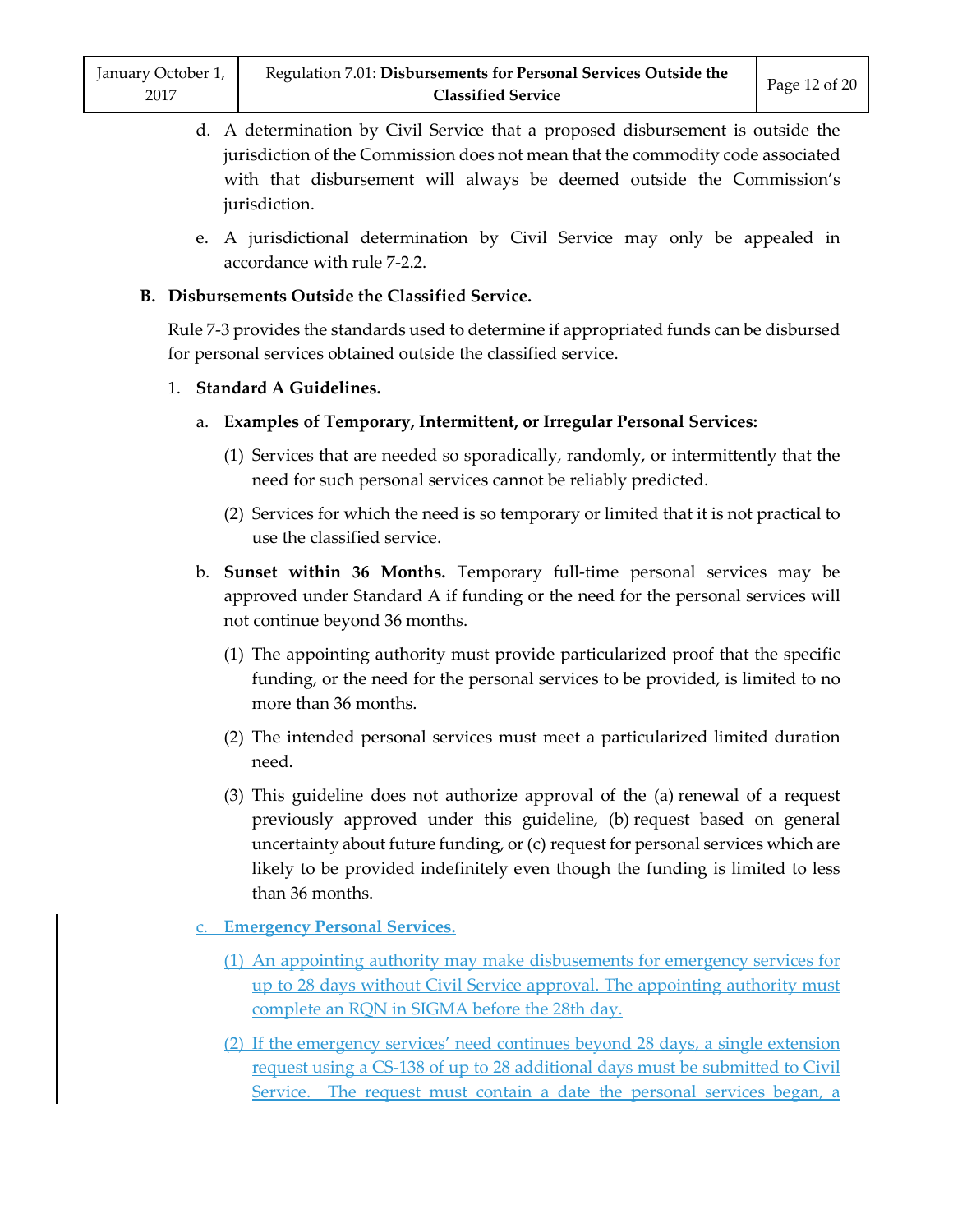detailed description of the services, a rationale of how the service meets Standard A, a total dollar amount of the disbursement request, and all other required information.

# 2. **Standard B Guidelines.**

## a. **Examples of Uncommon Personal Services:**

- (1) Personal services for which it is extremely difficult to recruit candidates willing to accept a classified position. The appointing authority must certify that an inadequate applicant pool exists and provide dates the job was posted on the Civil Service website, advertised in newspapers and publications, included in job fair announcements, or any other information that supports the certification.
- (2) Personal services that require expertise outside the normal scope of the classified service.
- (3) Personal services that are specialized or rare.
- (4) Personal services that reasonably require the provider to be outside the classified work force, such as expert testimony, independent audit services, and dispute-resolution and arbitration services.
- (5) Personal services that are necessary because they are integrated with the purchase of proprietary commodities and cannot be segregated from the primary commodities.
- b. **Personal Services not Classified.** These include personal services not typically provided by the classified service and recognizes that the classified service cannot reasonably include all possible personal services in its classification scheme. The absence of the personal services from the classification scheme may provide some justification for a request under these standards.
- 3. **Standard C Guideline.** An analysis of "cost" under Standard C includes, but is not necessarily limited to, simple dollar cost comparisons. An analysis under this standard may consider such qualitative factors as the (1) time and effort required to create and manage needed classified positions, (2) impact of the new personal services on the agency mission, and (3) likelihood of the personal services continuing into the future, or the like. If it is determined that the costs of the goods exceeds the costs of associated personal services, Civil Service lacks jurisdiction over the request and shall so specify in its technical decision.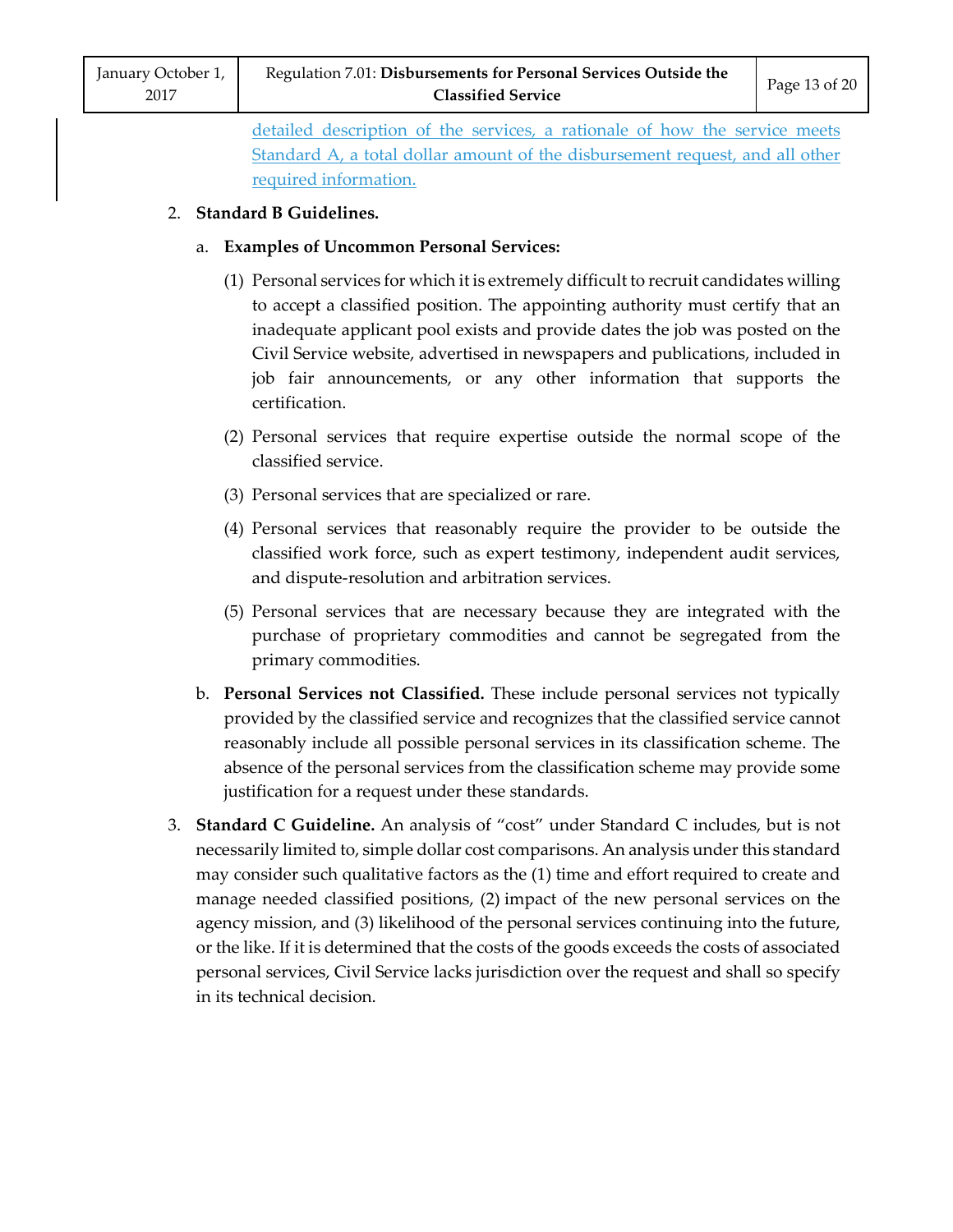#### 4. **Standard D Guidelines.**

#### a. **Wage and Benefit Standards.**

- (1) The State Personnel Director shall periodically develop and publish on the Civil Service website and in written form the Civil Service a *Guide for Calculating Standard Cost Savings*. The guide shall provide standardized formulas and other electronic processes to assist in identifying and documenting costs associated with contracting for personal services in comparison to costs of utilizing the classified service.
- (2) The State Personnel Director shall publish standardized rates that establish minimum thresholds to be applied in the preparation of a Standard D cost analysis. The information may include, but is not limited to, salary and wages, fringe benefits, group insurance, inflation, indirect costs, unemployment insurance, workers' compensation insurance, retirement, FICA costs, contract monitoring costs, and the like.
- b. **Content of Cost Savings Submission.** Appointing authorities must adhere to the methods and guidelines provided in the Civil Service *Guide for Calculating Standard Cost Savings* when submitting requests under Standard D.
- 5. **Permissible Uses of Standards.** This table summarizes the permissible uses of each of the two procedures available for approving disbursements for personal services.

To find if an appointing authority can use a particular procedure to approve a particular type of service, go to the cell at the intersection of the procedure (major column), type of contractor (minor column), and standard (row). If the cell contains "**OK**," the particular procedure may be used to obtain approval. If the cell contains "*N/A*," the procedure is not available for use.

|                                           | <b>Prior Approval Required</b><br>Rule 7-6 |                                      | <b>Preauthorized Approval</b><br>Rule 7-7 |                                      |
|-------------------------------------------|--------------------------------------------|--------------------------------------|-------------------------------------------|--------------------------------------|
| <b>Standards Under</b><br><b>Rule 7-3</b> | Hire an SPS<br>Employee                    | Hire an<br>Independent<br>Contractor | Hire an SPS<br>Employee                   | Hire an<br>Independent<br>Contractor |
| Standard A<br>(Temporary Services)        | <b>OK</b>                                  | <b>OK</b>                            | OK                                        | <b>OK</b>                            |
| <b>Standard B</b><br>(Unique Services)    | OK.                                        | OК                                   | OK                                        | <b>OK</b>                            |
| Standard C<br>(Lack of Equipment)         | N/A                                        | <b>OK</b>                            | N/A                                       | <b>OK</b>                            |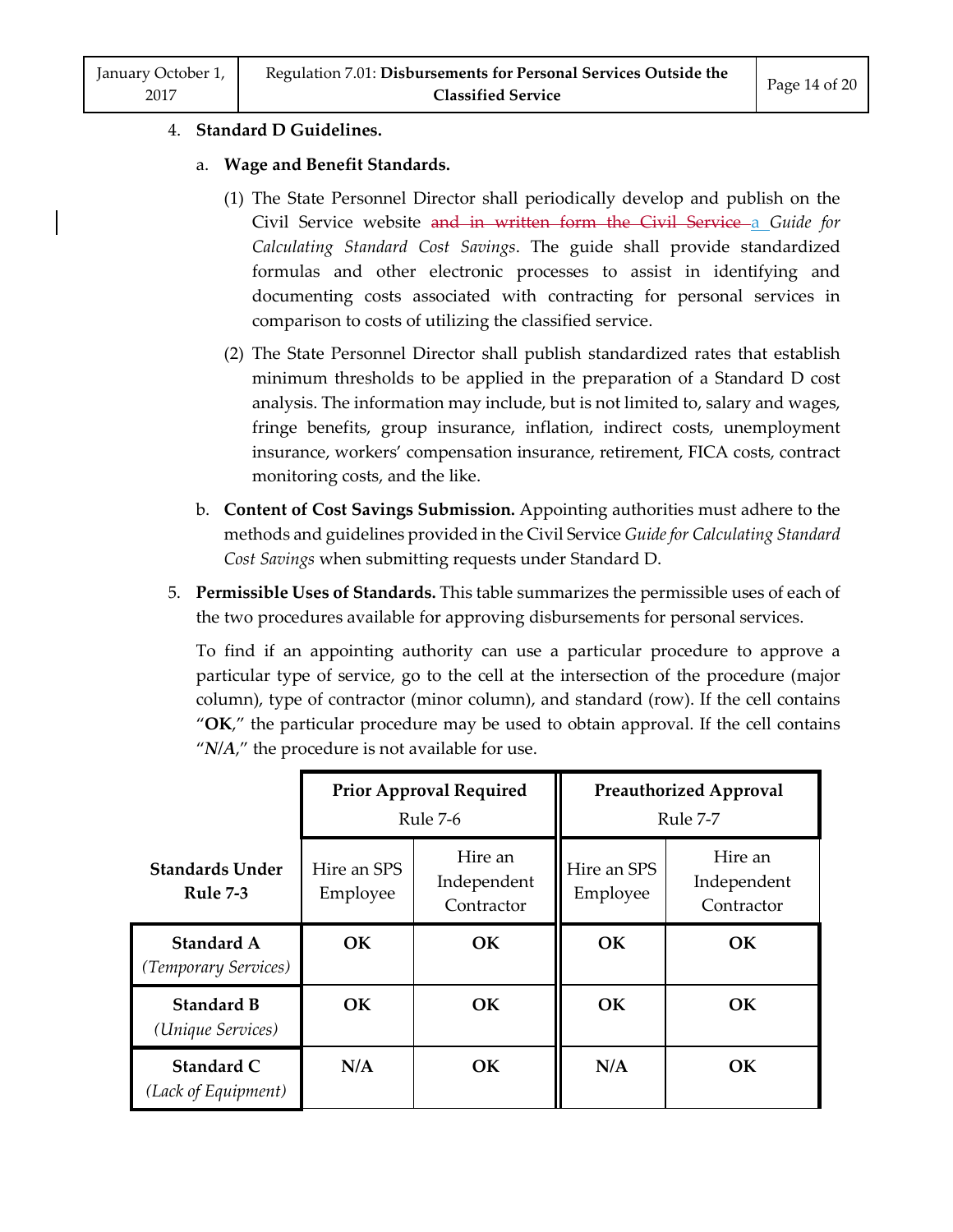| <b>Standard D</b> | N/A | ЭK | N/A | N/A |  |
|-------------------|-----|----|-----|-----|--|
| (Cost Savings)    |     |    |     |     |  |

- **C. Disbursements to Special Personal Services (SPS) Employees.**
	- 1. **Requirements for Hiring SPS Employees.**
		- a. An appointing authority shall not hire or make disbursements for personal services to a special personal services (SPS) employee unless Civil Service has approved the disbursements *in advance*. This means that an agency must either file a request under rule 7-4 or have already obtained preauthorized approval under rule 7-7.
		- b. An SPS employee may only be hired if the personal services meet either Standards A or B in rule 7-3. An appointing authority may not hire an SPS employee under Standards C or D.
	- 2. **Guidelines for Hiring SPS Employees.**
		- a. **Cost Savings and SPS Employees.** Cost savings may be considered in evaluating submissions under both Standard A and Standard B. However, the cost savings tests under Standard C and Standard D are not applicable to SPS employees. Therefore, Civil Service will not approve the hiring of an SPS employee *solely* on the basis that it is less expensive to hire an SPS employee than a classified employee.
		- b. **Hiring Freeze and SPS Employees.** The governor and appointing authorities occasionally impose hiring freezes, budget limitations, head count limitations, and other restrictions on hiring classified employees as mechanisms to control costs. Since cost savings alone are insufficient justification for hiring SPS employees, Civil Service will not approve the hiring of an SPS employee *solely* for the reason that there is a hiring freeze, budget limitation, head count limitation, or other management-imposed limitation on hiring classified employees. In such cases, independent contractors may be used if the contract meets one or more of the standards in rule 7-3.

# **D. Disbursements to Independent Contractors.**

Disbursements to an independent contractor for personal services may be made only subsequent to the Civil Service staff determination that the appointing authority's request meets one or more of the four standards in rule 7-3.

- **E. Prior Written Approval by Civil Service Staff.**
	- 1. **Submission of Request by Appointing Authority.** Unless otherwise authorized, an appointing authority shall submit a new request or an amendment to an existing request to Civil Service and receive approval before it authorizes or makes a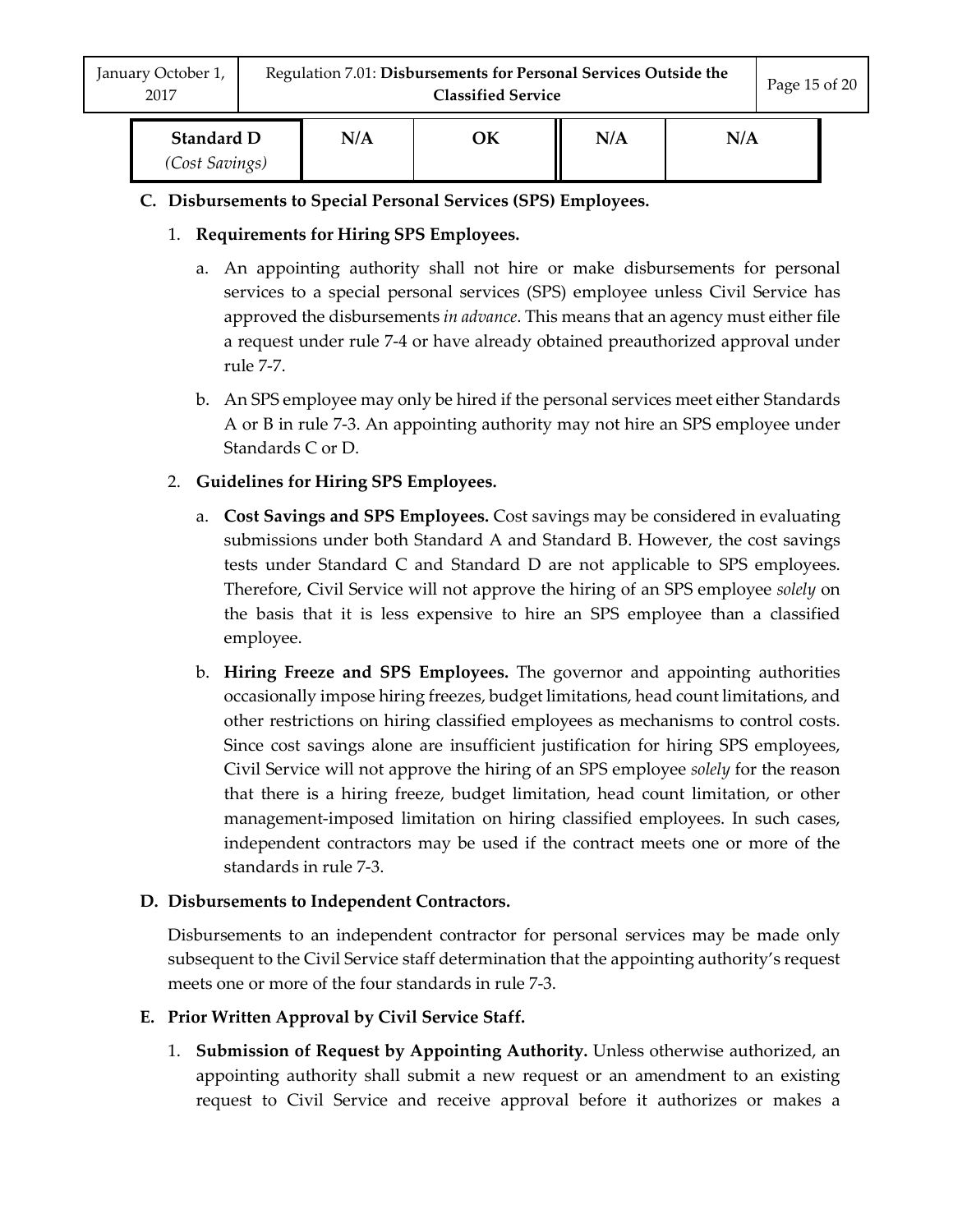disbursement for personal services outside the classified service. The request shall include the following:

- a. A CS-138 that provides the proposed beginning and ending dates of the requested services, a detailed description of the requested personal services, rationale as to how the service meets the standard(s) selected, the total dollar amount of the disbursement request, and all other required information.
	- (1) Amendments to an expired CS-138 are prohibited<del>, except when Civil Service</del> determines good cause has been demonstrated by the appointing authority. Amendments must be submitted before an approved CS-138 expires.
	- (2) Amendments to a currently active CS-138 are not appropriate when approval would result in both the addition of a year or more of service and the corresponding funds.
- b. An analysis that identifies the standard(s) in rule 7-3 upon which the appointing authority relies and a justification that details the relationship between the personal services and the standard(s).
- c. Any additional information to be considered by Civil Service staff reviewing the request. If additional information is provided by the appointing authority, a copy must also be provided to all interested parties.
- d. Certification that each appropriate labor organization has been given written notice, if required, in accordance with provisions contained in the collective bargaining agreement before submission of the CS-138 to Civil Service. This certification requirement applies to **both new and existing CS-138** submissions. The appointing authority shall retain a copy of the signed transmittal. All inquiries regarding union notice requirements should be directed to the Office of the State Employer.
- e. Certification that a notice of intent to contract has been posted for work generally performed by nonexclusively represented employees.
- f. The numbers and classifications of state classified employees who will or may be terminated, laid off, demoted, or bumped as a result of the implementation of the contract for personal services.
- g. Certification that individual notification has been provided to nonexclusively represented employees whose positions will be abolished as a result of the contract for personal services.
- 2. **Civil Service Staff Standards for Review.** Civil Service staff shall review all requests to disburse funds for personal services in accordance with the standards in rule 7-3. Civil Service staff shall: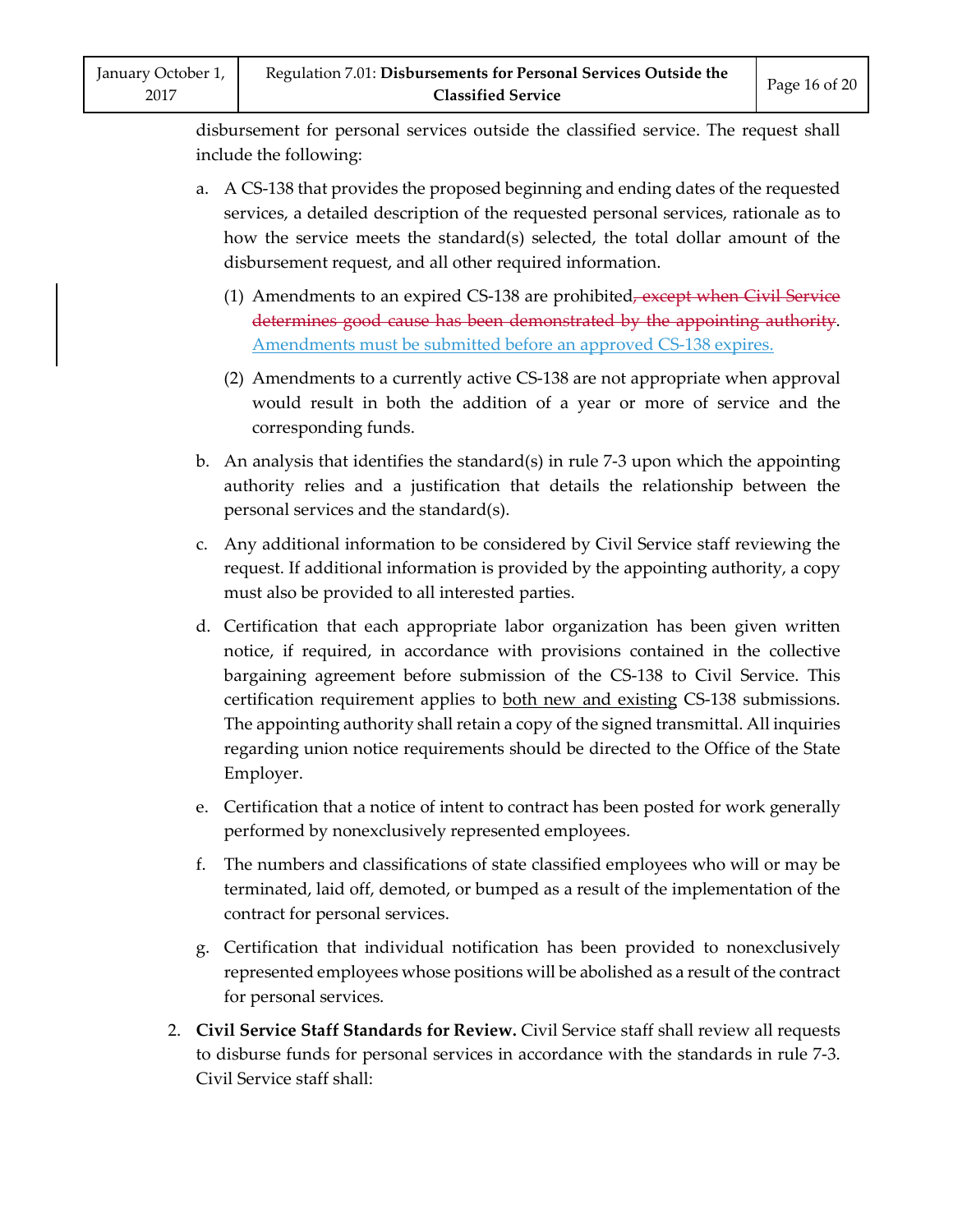- a. Record receipt of the request and all appearances filed by interested parties. A written appearance by an interested party must be filed with Civil Service and the appointing authority within 7 calendar days after the date the request is filed with Civil Service. Written appearances may be filed by email to [MCSC-CS138@mi.gov.](mailto:MCSC-CS138@mi.gov)
- b. Review the request for sufficiency of documentation and request any necessary additional information from the appointing authority within 7 calendar days of the receipt of the request.
- c. Review all timely and pertinent information presented by the appointing authority and other interested parties.
- d. Conduct interviews or conferences necessary to adequately evaluate and act upon the request.
- e. Approve or disapprove the request after receipt of all information necessary to complete the review.
- f. If the request is approved, specify any conditions or limitations on the approval to ensure compliance by the appointing authority.
- g. Provide written notice of the staff decision to the appointing authority and to all other interested parties.
- 3. **Evaluating a Request for Combined Personal Services.** If an appointing authority files a request that includes two or more distinct personal services, the Civil Service staff shall evaluate the request pursuant to the procedure in this section.
	- a. The appointing authority shall demonstrate that the individual personal services in the request (1) have been combined for valid business reasons or (2) have some practical and reasonable nexus that warrants considering the services together in the request.
	- b. If Civil Service staff determines that one or more personal services have been improperly combined in a single request, the staff shall treat those services as separate and distinct requests and shall issue separate decisions as to those services.
	- c. When Civil Service staff considers combined personal services in a request, the request shall be approved if the staff determines either of the following:
		- (1) One of the dominant or critical personal services in the combined request meets one or more of the standards in rule 7-3.
		- (2) The combined personal services, evaluated as a whole, meet one or more of the standards in rule 7-3.
- 4. **Effective Date of Staff Decision.** The effective date of the staff decision shall be in accordance with rule 7-6.3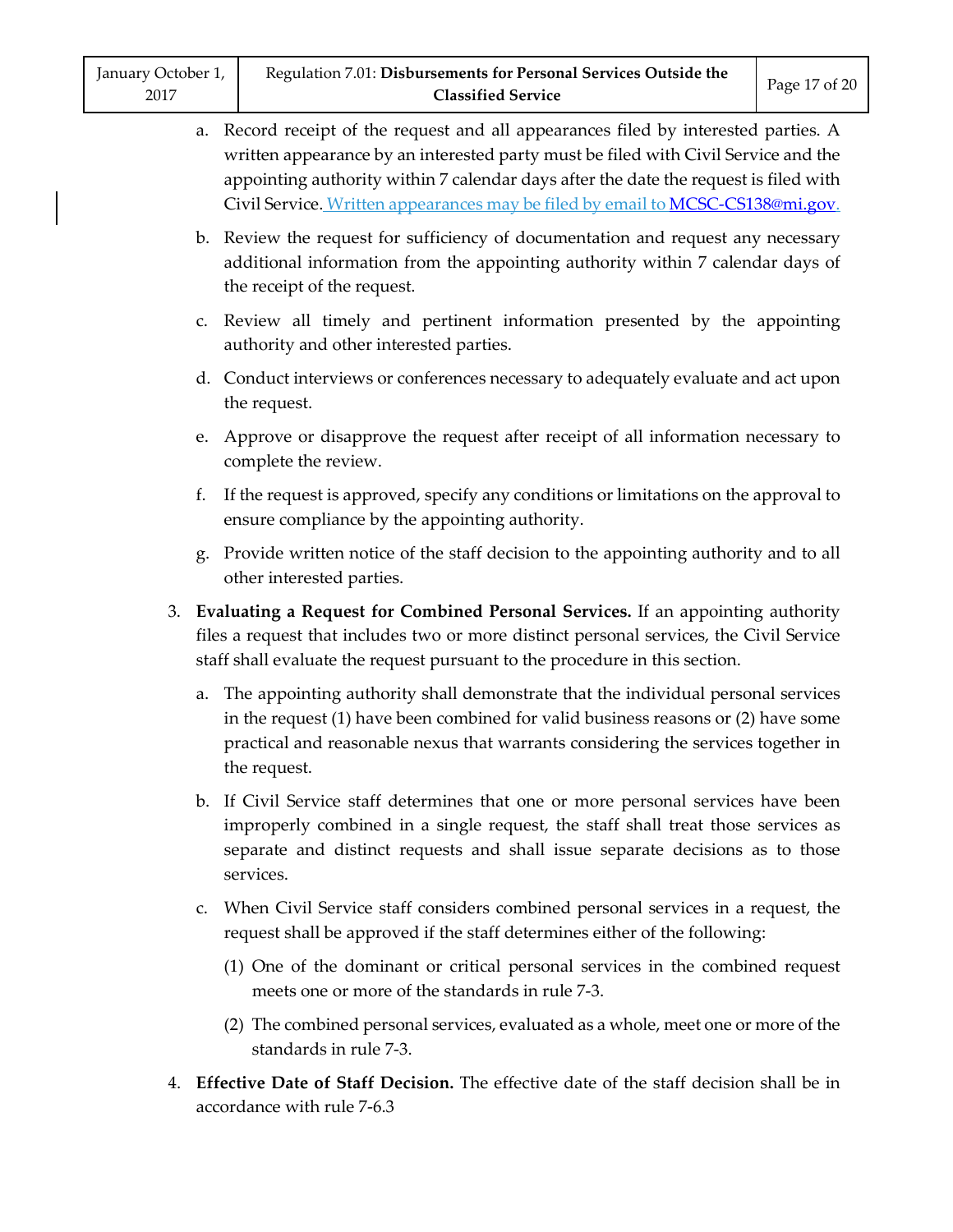5. **Complaint Regarding Technical Decision.** Complaints regarding staff decisions must be made in accordance with rule 7-6.4.

#### **F. Preauthorized Personal Services.**

- 1. Preauthorization allows an appointing authority to make disbursements for personal services under the following conditions:
	- a. **\$5000 or Less per Vendor per Type of Service per Year (twelve-month period).**
		- (1) The appointing authority must complete a CS-138, with appropriate approvals before the personal service is utilized.
		- (2) The appointing authority must certify that each appropriate labor organization has been given written notice, if required, in accordance with provisions contained in the collective bargaining agreement. All inquiries regarding union notice requirements should be directed to the Office of the State Employer.

#### b. **Preauthorized to a Specific Agency.**

- (1) Civil Service approval is required on the initial request, but the preauthorization eliminates the need to submit subsequent individual requests.
- (2) The appointing authority must complete a CS-138, giving a complete description of the service for which preauthorization is requested and a rationale as to how the service meets Standards A, B, or C.
	- (a) The appointing authority should indicate a duration of 10 years; enter \$999,999,999.00 in the "Requested Amount" field, and "Y' in the "Preauthorized" field.
	- (b) The appointing authority must certify that each appropriate labor organization has been given written notice, if required, in accordance with provisions contained in the collective bargaining agreement before submission of the CS 138 to Civil Service. All inquiries regarding union notice requirements should be directed to the Office of the State Employer.

#### **eb.** Preauthorized to all Agencies.

- (1) Civil Service maintains on its website a list of personal services deemed to meet Standards A, B, or C, which are preauthorized to all agencies.
- (2) Civil Service may add to, remove, or modify the preauthorized personal services list at any time.
- (3) Deletion of specific personal services from the preauthorized list shall not affect any existing contract properly entered into by an appointing authority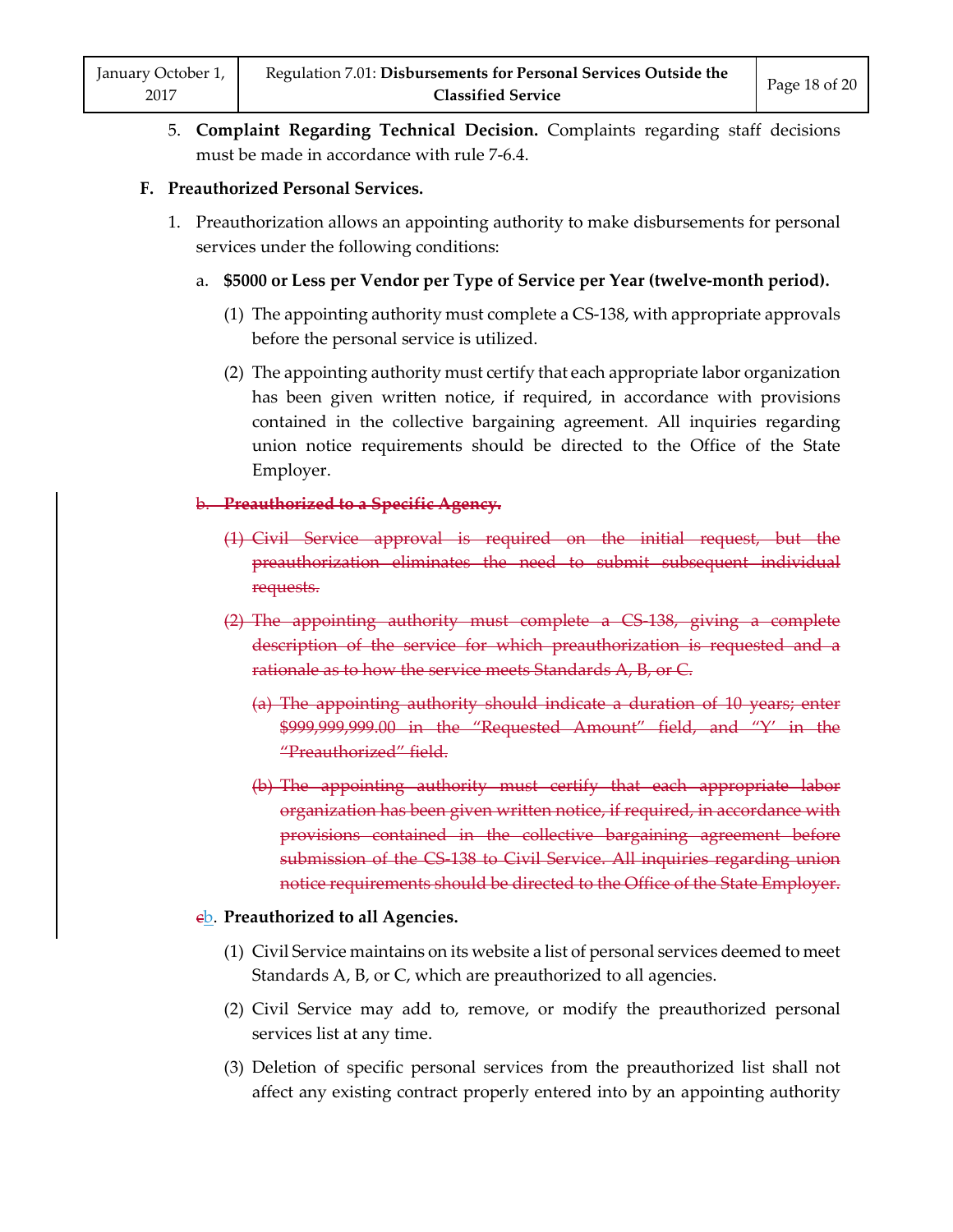before the deletion. However, an appointing authority may not renew or extend a contract for personal services deleted from the preauthorized list without first obtaining approval under rule 7-6 or 7-7.

- (4) The decision as to which personal services are preauthorized to all agencies is final and no appeal is authorized.
- 2. **Conditions.** Civil Service may impose conditions and requirements on the use of preauthorized personal services to ensure compliance with Civil Service Commission rules. If a service is preauthorized with conditions, it is the responsibility of the appointing authority to ensure that the conditions have been complied with in every particular before authorizing or making disbursements for the personal services.
- 3. **Inquiry and Limitations.** Civil Service reserves the right to require an individual review of personal services provided under preauthorized authority when there is a question as to the applicability and validity of the use of the preauthorized service. Civil Service may require an appointing authority to justify its use of the preauthorized personal services in a specific instance. Civil Service may issue an order in writing to an appointing authority modifying, restricting or revoking the future use of the preauthorized service if Civil Service staff determines that the appointing authority has improperly used the preauthorized service.
- 4. **Review of Preauthorized Disbursements.** Any person who objects to an agency's use of a preauthorized personal service may file a complaint with the State Personnel Director under rule 7-9. The director shall review the complaint and order an inquiry if there is a meritorious basis to the complaint. In addition to any other action permitted under rule 7-9, if the director determines that the preauthorized personal services do not meet the standards for preauthorization, the director may revoke the preauthorization and order that the list of preauthorized personal services be amended appropriately.
- 5. **Complaint Regarding Use of Preauthorized Approval Process.** Any complaint regarding the use of the preauthorized approval process must be submitted in accordance with rule 7-9.
- 6. **Appeal of Director's Decision.** Any appeal of the State Personnel Director's decision must be submitted in accordance with rule 7-9.3.

# **G. Audit and Compliance.**

The appointing authority shall maintain sufficient documentation in support of its disbursements and shall timely report its expenditures to ensure that disbursements for personal services outside the classified service have been made in accordance with Civil Service rules and regulations. Civil Service staff will periodically conduct audits of disbursements to ensure compliance with the rules and regulations.